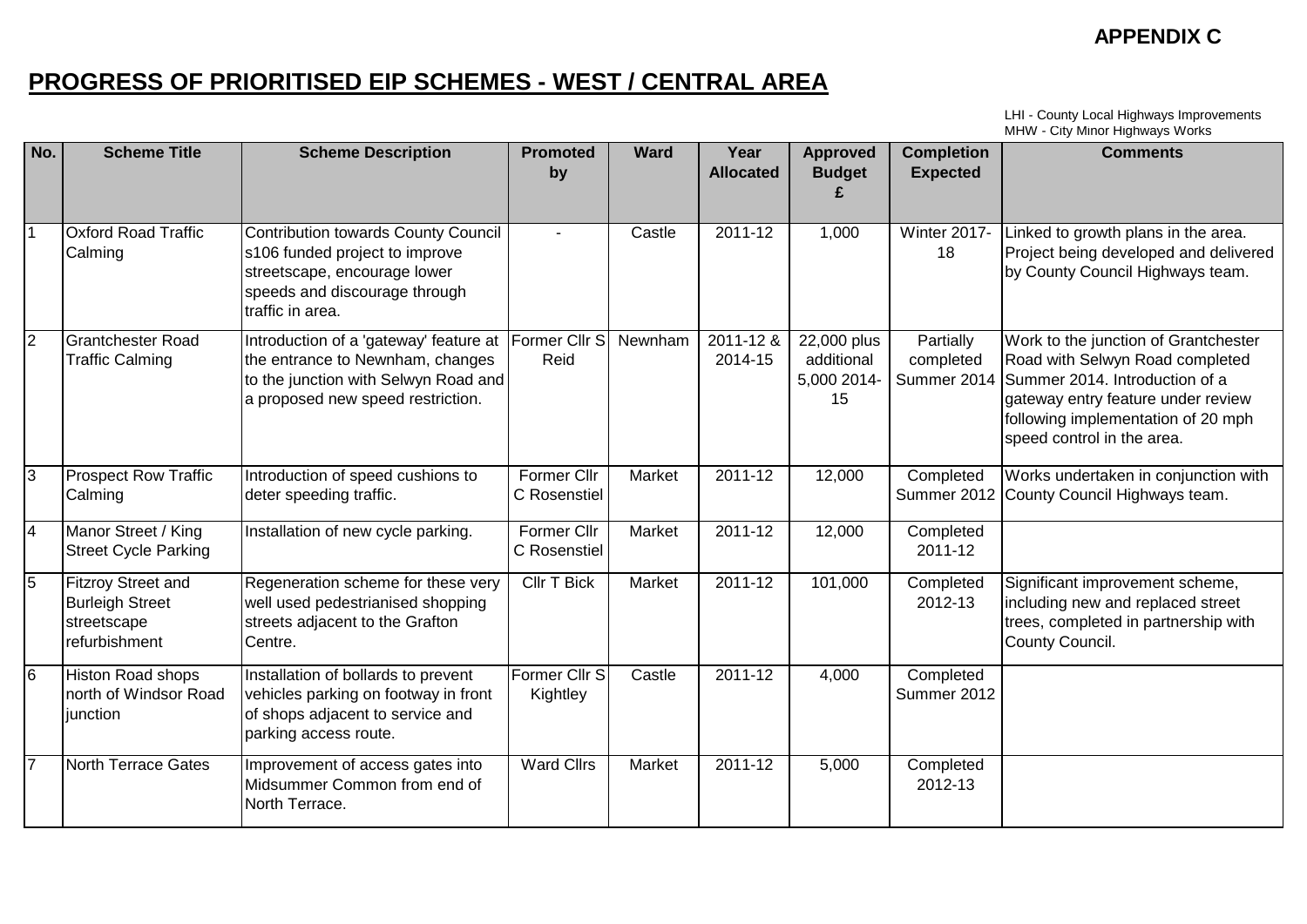| No.            | <b>Scheme Title</b>                                | <b>Scheme Description</b>                                                                                                  | <b>Promoted</b><br>by                 | <b>Ward</b> | Year<br><b>Allocated</b> | <b>Approved</b><br><b>Budget</b>                              | <b>Completion</b><br><b>Expected</b> | <b>Comments</b>                                                                                                                                                                                                                                                                      |
|----------------|----------------------------------------------------|----------------------------------------------------------------------------------------------------------------------------|---------------------------------------|-------------|--------------------------|---------------------------------------------------------------|--------------------------------------|--------------------------------------------------------------------------------------------------------------------------------------------------------------------------------------------------------------------------------------------------------------------------------------|
| $\overline{8}$ |                                                    | Gough Way Path bridge New foot bridge across the Bin<br>Brook on Gough Way.                                                | Former Cllr S<br>Reid                 | Newnham     | 2011-12                  | 25,000                                                        | Completed<br>2013                    |                                                                                                                                                                                                                                                                                      |
| 9              | Huntingdon Road 30<br>mph Speed Limit<br>Extension | Extension of speed limit from Girton<br>corner to encompass Girton College<br>frontage and crossing of Huntingdon<br>Road. | Former Cllr S<br>Kightley             | Castle      | 2011-12                  | 2,000                                                         | Completed<br>Spring 2013             | Project developed and delivered by<br>County Council Highways team.                                                                                                                                                                                                                  |
| 10             | Calming                                            | Canterbury Street Traffic Consultation on measures to calm<br>traffic using Canterbury Street.                             | Former Cllr S<br>Kightley             | Castle      | 2011-12                  | 12,250<br>(initially)<br>15,000, later<br>reduced)            | <b>Winter 2017-</b><br>18            | Various consultations undertaken with<br>split support for the need and likely<br>benefits. Area Committee,<br>nevertheless, determined to proceed<br>with the project Summer 2016. Detail<br>under development in conjunction with<br>County Council and other key<br>stakeholders. |
| 11             | <b>Central Area Mobility</b><br>Crossings          | Provision of dropped kerbs and<br>tactile surfacing at various locations<br>to assist movement around the city<br>centre.  | Cllr T Bick                           | Market      | 2011-12 &<br>2012-13     | <b>Total 20,000</b><br>(10,0002011)<br>12 & 10,000<br>2012-13 | Completed<br>2013                    |                                                                                                                                                                                                                                                                                      |
| 12             | Newmarket Road /<br><b>Maids Causeway</b>          | Improved signage and roundels<br>indicating the 20 mph speed limit on<br>Newmarket Road / Maids Causeway.                  | Former<br>County Cllr S<br>Whitebread | Market      | $2012 - 13$              | 7,500<br>(4,500 EIP,<br>3,000<br><b>CCMHW</b><br>11/12        | Completed<br>2014                    | Additional roundels introduced 2014 at<br>the Newmarket Road and Victoria<br>Road entry points as part of first phase<br>of city-wide works, supported by<br>additional repeater markings adjacent<br>to Brunswick Gardens, Christchurch<br>Street and Wellington Street.            |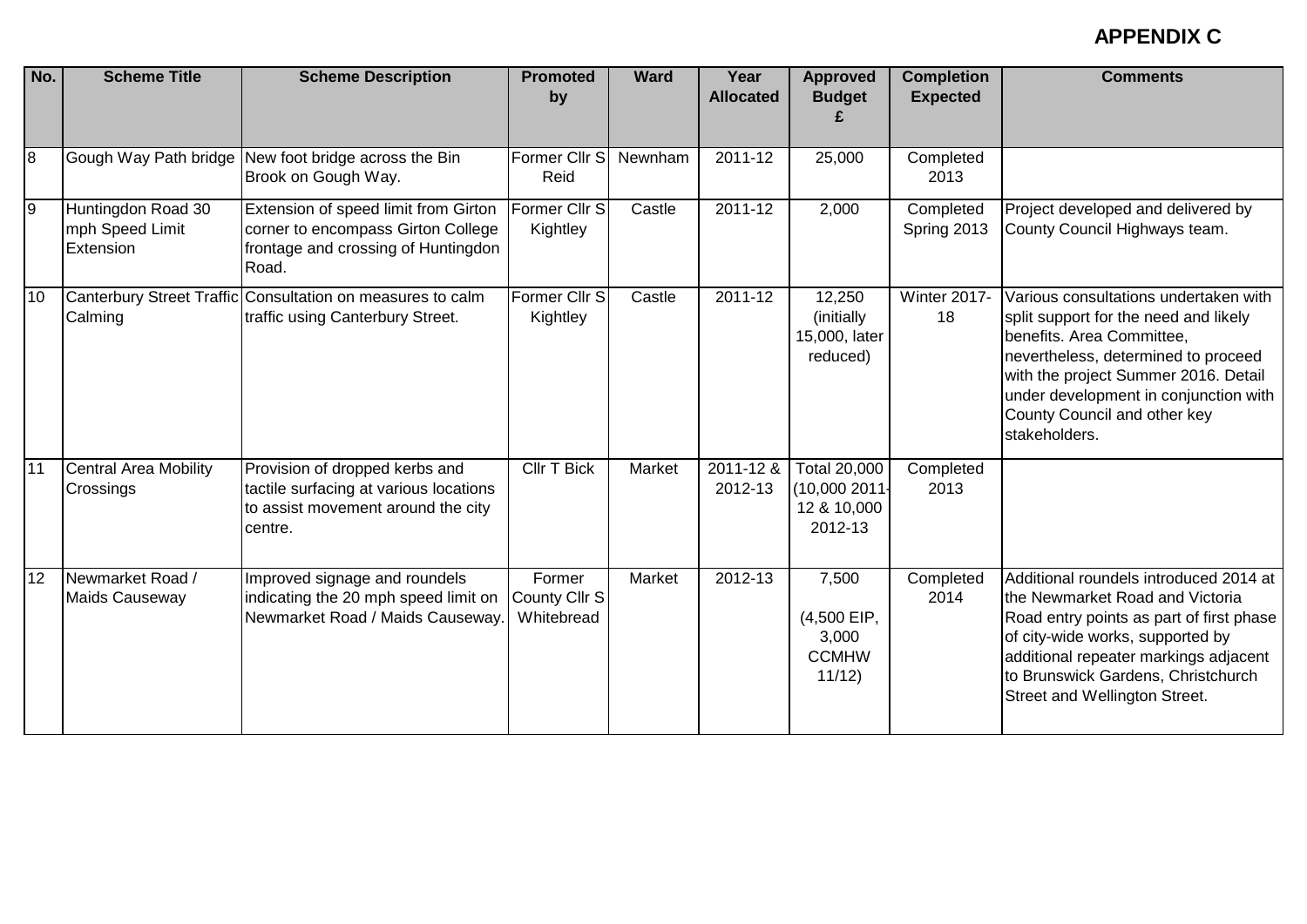| No. | <b>Scheme Title</b>                                | <b>Scheme Description</b>                                                                                                                                                                                                                | <b>Promoted</b><br>by                                | <b>Ward</b> | Year<br><b>Allocated</b> | <b>Approved</b><br><b>Budget</b>                                                       | <b>Completion</b><br><b>Expected</b> | <b>Comments</b>                                                                                                                                                         |
|-----|----------------------------------------------------|------------------------------------------------------------------------------------------------------------------------------------------------------------------------------------------------------------------------------------------|------------------------------------------------------|-------------|--------------------------|----------------------------------------------------------------------------------------|--------------------------------------|-------------------------------------------------------------------------------------------------------------------------------------------------------------------------|
| 13  | Kite Area Parking<br><b>Review</b>                 | Proposed changes to the existing<br>parking restrictions with the aim of<br>increasing the number of resident<br>parking spaces in the evening.<br>Additional double yellow lines<br>proposed at various junctions to<br>improve access. |                                                      | Market      | 2012-13 &<br>2014-15     | 9,966 plus<br>additional<br>7,000 2014-<br>15                                          | Completed<br>Spring 2015             | Additional EIP funding allocated 2014-<br>15. May require further review in light<br>of feedback and changes to County<br>Council parking management policy             |
| 14  |                                                    | Quayside Improvements Improvements to the Quayside area<br>including new bins, trees and<br>planting areas.                                                                                                                              | Magdalene<br>College                                 | Market      | 2012-13                  | 25,800<br>(15,800 EIP)<br>5,000<br>Magdalene<br>College &<br>£5,000 Love<br>Cambridge) | Completed<br>Spring 2016             | Works delayed due to County Council<br>Highways and other approvals needed.<br>Love Cambridge contribution not<br>secured.                                              |
| 15  | <b>Grange Road seating</b>                         | Provision of new benches at various<br>locations along Grange Road where<br>people congregate, such as at bus<br>stops.                                                                                                                  | Former Cllr S<br>Reid                                | Newnham     | 2012-13                  | 5,000                                                                                  | Completed<br>Summer 2014             |                                                                                                                                                                         |
| 16  | <b>Wordsworth Grove</b><br>adjacent to Ridley Road | Laurels on Wordsworth grove near<br>the junction of Ridley Rd, thinning<br>out or replanting of this area to<br>improve local security.                                                                                                  | Former Cllr S<br>Reid                                | Newnham     | $2012 - 13$              | 4,000                                                                                  | Completed<br>2013                    | Works completed at no cost to EIP,<br>with prioritised funding re-allocated.                                                                                            |
| 17  | <b>Grantchester Meadows</b><br>Oak Bench           | Provision of sculptured oak bench<br>around mature tree standing on<br>corner of Grantchester Meadows<br>with Eltisley Avenue and Marlowe<br>Road.                                                                                       | Former Cllr S<br>Reid                                | Newnham     | $2012 - 13$              | 3,000                                                                                  | Completed<br>Autumn 2013             |                                                                                                                                                                         |
| 18  | Castle Street / Bell's<br>Court Improvements       | Environmental enhancement of the<br>green area; including formalised<br>cycle parking and screening to waste<br>bins.                                                                                                                    | <b>Former Cllrs</b><br>P Tucker<br>and S<br>Kightley | Castle      | 2013-14                  | 6,000                                                                                  | Completed<br>Autumn 2015             | Improvements included adaptions to<br>cast iron Cambridge style heritage post<br>and rail fence and street bins, new<br>block paving and high capacity cycle<br>stands. |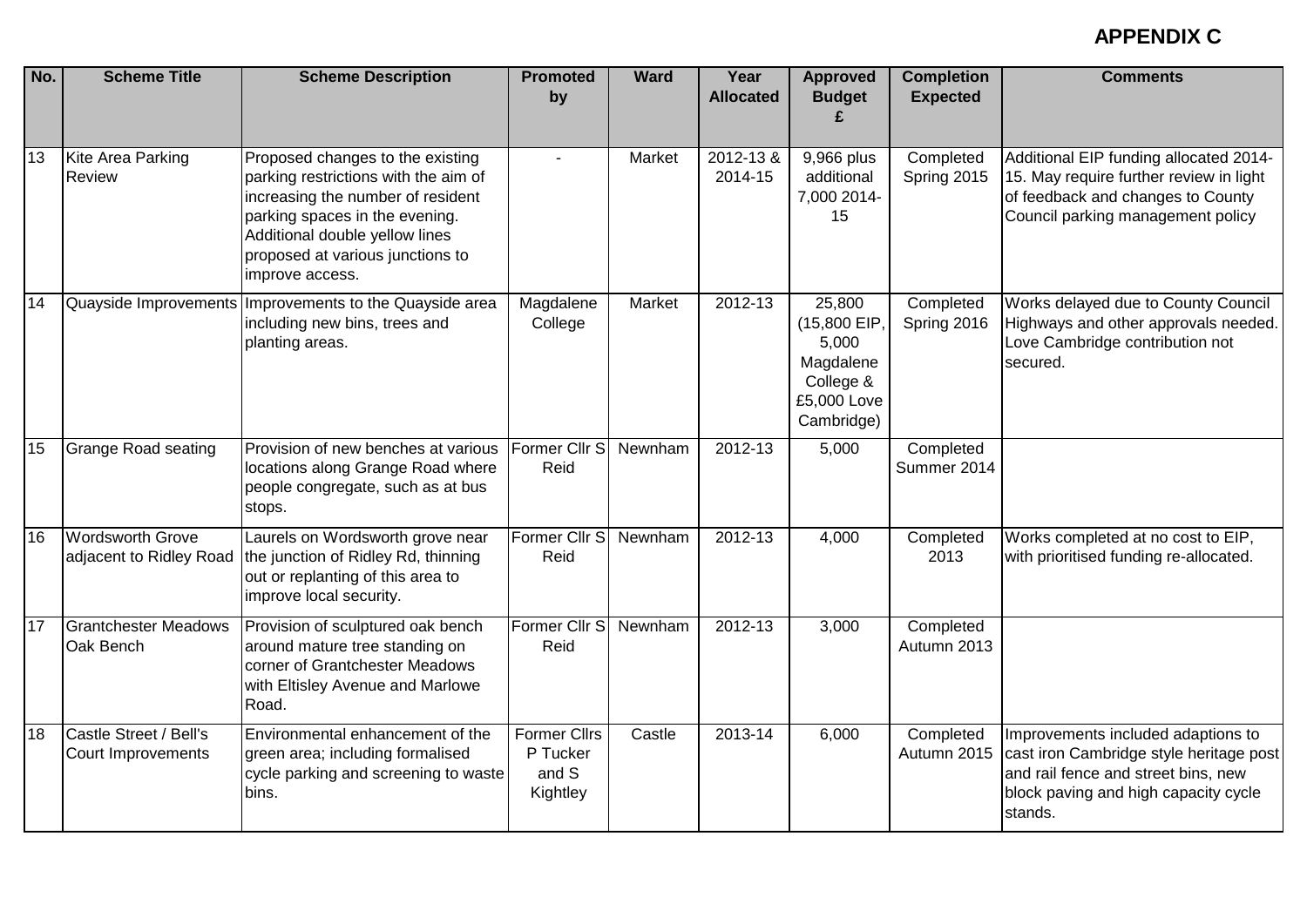| No.             | <b>Scheme Title</b>                                                                        | <b>Scheme Description</b>                                                                                                         | <b>Promoted</b><br>by                                | <b>Ward</b> | Year<br><b>Allocated</b> | <b>Approved</b><br><b>Budget</b>                       | <b>Completion</b><br><b>Expected</b> | <b>Comments</b>                                                                                                                                                                                                                                                                                                  |
|-----------------|--------------------------------------------------------------------------------------------|-----------------------------------------------------------------------------------------------------------------------------------|------------------------------------------------------|-------------|--------------------------|--------------------------------------------------------|--------------------------------------|------------------------------------------------------------------------------------------------------------------------------------------------------------------------------------------------------------------------------------------------------------------------------------------------------------------|
| 19              |                                                                                            | Huntingdon Road Bench Provision of new bench adjacent to<br>bus stop on city bound side of road<br>close to Sherlock Road.        | Former Cllr P<br>Tucker                              | Castle      | 2013-14                  | 1,250                                                  | Completed                            | Bench subsequently removed by<br>Summer 2013 County Council as part of strategic<br>cycling improvement scheme<br>incorporating new 'bus border'<br>arrangement.                                                                                                                                                 |
| 20              | <b>Shelly Row Pedestrian</b><br><b>Crossing - Feasibility</b><br>Study                     | Feasibility study to establish the<br>viability of introducing a zebra<br>crossing to serve the area severed<br>by the ring road. | <b>Former Cllrs</b><br>P Tucker<br>and S<br>Kightley | Castle      | 2013-14                  | 2,000 (200<br>EIP & 1,800<br>LHI)                      | Completed<br>Spring 2015             |                                                                                                                                                                                                                                                                                                                  |
| $\overline{21}$ | Adams Road,<br>Wilberforce Road and<br>Clerk Maxwell Road -<br><b>Parking Restrictions</b> | Traffic Order measures to manage<br>parking and coach parking in key<br>locations in these roads.                                 | City &<br>County Cllr L<br>Nethsingha                | Newnham     | 2013-14                  | 5,000                                                  | Completed<br>Autumn 2015             | May require further review in light of<br>feedback and changes to County<br>Council parking management policy.                                                                                                                                                                                                   |
| 22              | Lighting to footpath<br>connecting Lammas<br>Land to Trumpington                           | Installation of small solar power stud<br>lights along the path similar to those<br>used along the Guided Busway.                 | City &<br>County Cllr L<br>Nethsingha                | Newnham     | 2013-14                  | 10,000 plus<br>additional<br>2,750 LHI /<br><b>MHW</b> | Completed<br>Summer 2017             | Also allocated funding through County<br>Council Local Highways Improvements<br>City Minor Highways Works<br>programmes 2016-17. Completion<br>followed local engagement and<br>experience of trial installation<br>undertaken on Lammas Land late<br>2014. Review of effectiveness, and<br>popularity, ongoing. |
| 23              | <b>Cranmer Road to</b><br>Footbridge over Bin<br>Brook - Footway<br>∟ighting               | Installation of small solar power stud<br>lights along the path similar to those<br>used along the Guided Busway.                 | Cllr R Cantrill                                      | Newnham     | 2013-14                  | 5,500                                                  | Completed<br>Autumn 2014             | Required legal agreement with land<br>owner Jesus College.                                                                                                                                                                                                                                                       |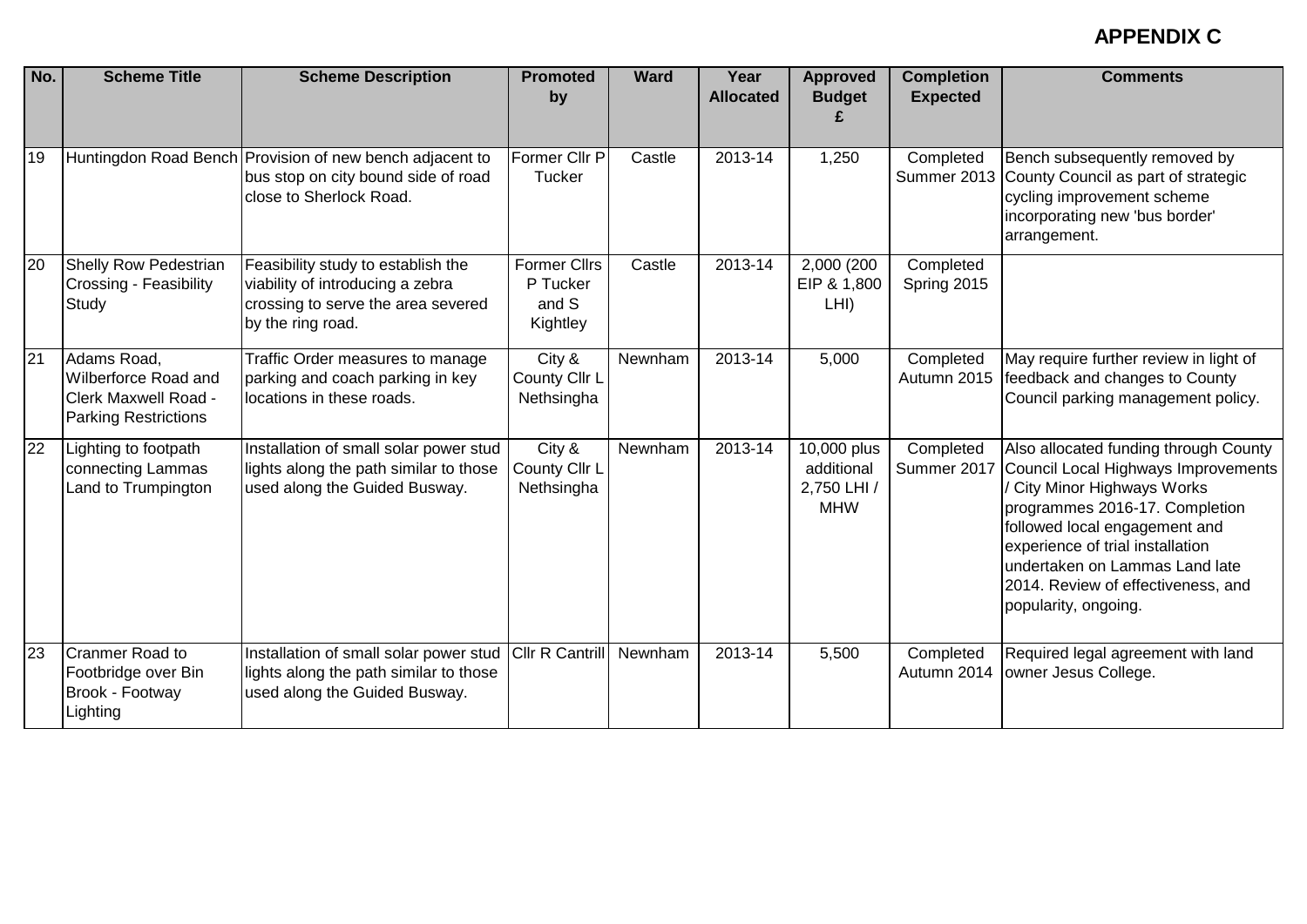| No. | <b>Scheme Title</b>                                                    | <b>Scheme Description</b>                                                                                                                                                        | <b>Promoted</b><br>by              | <b>Ward</b> | Year<br><b>Allocated</b> | <b>Approved</b><br><b>Budget</b> | <b>Completion</b><br><b>Expected</b>   | <b>Comments</b>                                                                                                                                                                                                                                                                            |
|-----|------------------------------------------------------------------------|----------------------------------------------------------------------------------------------------------------------------------------------------------------------------------|------------------------------------|-------------|--------------------------|----------------------------------|----------------------------------------|--------------------------------------------------------------------------------------------------------------------------------------------------------------------------------------------------------------------------------------------------------------------------------------------|
| 24  | Adam and Eve Street /<br><b>Burleigh Street -</b><br>Lockable Bollards | Installation of lockable bollard, with<br>amendments to Traffic Order, to<br>restrict through vehicular movements<br>between Kite area and East Road.                            | Cllr T Bick &<br><b>Ward Cllrs</b> | Market      | 2013-14                  | 4,000 (400<br>EIP, 3,600<br>LHI) | Completed<br><b>Winter 2015-</b><br>16 | Additional permanent and drop down<br>lockable bollards, with permits for local<br>access, introduced in partnership with<br>County Council Winter 2015-16.<br>County Council replaced drop down<br>bollard arrangement with small gate<br>Spring 2017 due to operational<br>difficulties. |
| 25  | Christ's Pieces Signing                                                | Improved cycling / no cycling<br>signage around Christ's Pieces, New<br>Square and edge of Parker's Piece.                                                                       | Cllr T Bick &<br><b>Ward Cllrs</b> | Market      | 2013-14                  | 4,000                            | Completed<br><b>Winter 2015-</b><br>16 | Installation of new upright signing and<br>bespoke trial pavement markings for<br>Christ's Pieces completed in<br>conjunction with minor surfacing<br>repairs.                                                                                                                             |
| 26  | Gough Way Bollard                                                      | Provision of bollard at Gough Way<br>entrance to path leading to Barton<br>Road                                                                                                  | Cllr R Cantrill                    | Newnham     | 2013-14                  | 1,500                            | Completed<br>Autumn 2013               | Removable locking bollard, to enable<br>essential access, introduced.                                                                                                                                                                                                                      |
| 27  | <b>Repainting Lammas</b>                                               | Repainting approaches to the County Cllr R Cantrill<br>Land bridge approaches Council maintained bridge structure<br>to complement the broader<br>refurbishment work undertaken. |                                    | Newnham     | $2013 - 14$              | 5,000                            | Completed<br>2014                      | Completed in conjunction with County<br>Council Bridges team.                                                                                                                                                                                                                              |
| 28  | Planting around Fire<br><b>Hydrants on Eltisley</b><br>Avenue          | Construction of raised planted areas<br>around fire hydrants to prevent their<br>obstruction by parked vehicles.                                                                 | Cllr R Cantrill                    | Newnham     | 2013-14                  | 10,000                           | Abandoned<br>Summer 2014               | Traffic Regulation Order introduced to<br>prevent parking obstruction Autumn<br>2013. However, their restricted length<br>makes establishment of planting beds<br>unfeasible. Area Committee supported<br>re-allocation of prioritised EIP funding<br>Summer 2014.                         |
| 29  | King Street Bollards                                                   | Installation of bollards along footway<br>edge outside Manor Place to prevent<br>opportunistic parking.                                                                          | Former Cllr S<br>Whitebread        | Market      | 2013-14                  | 6,700 (500<br>EIP, 6,200<br>LHI) | Completed<br>Summer 2014.              |                                                                                                                                                                                                                                                                                            |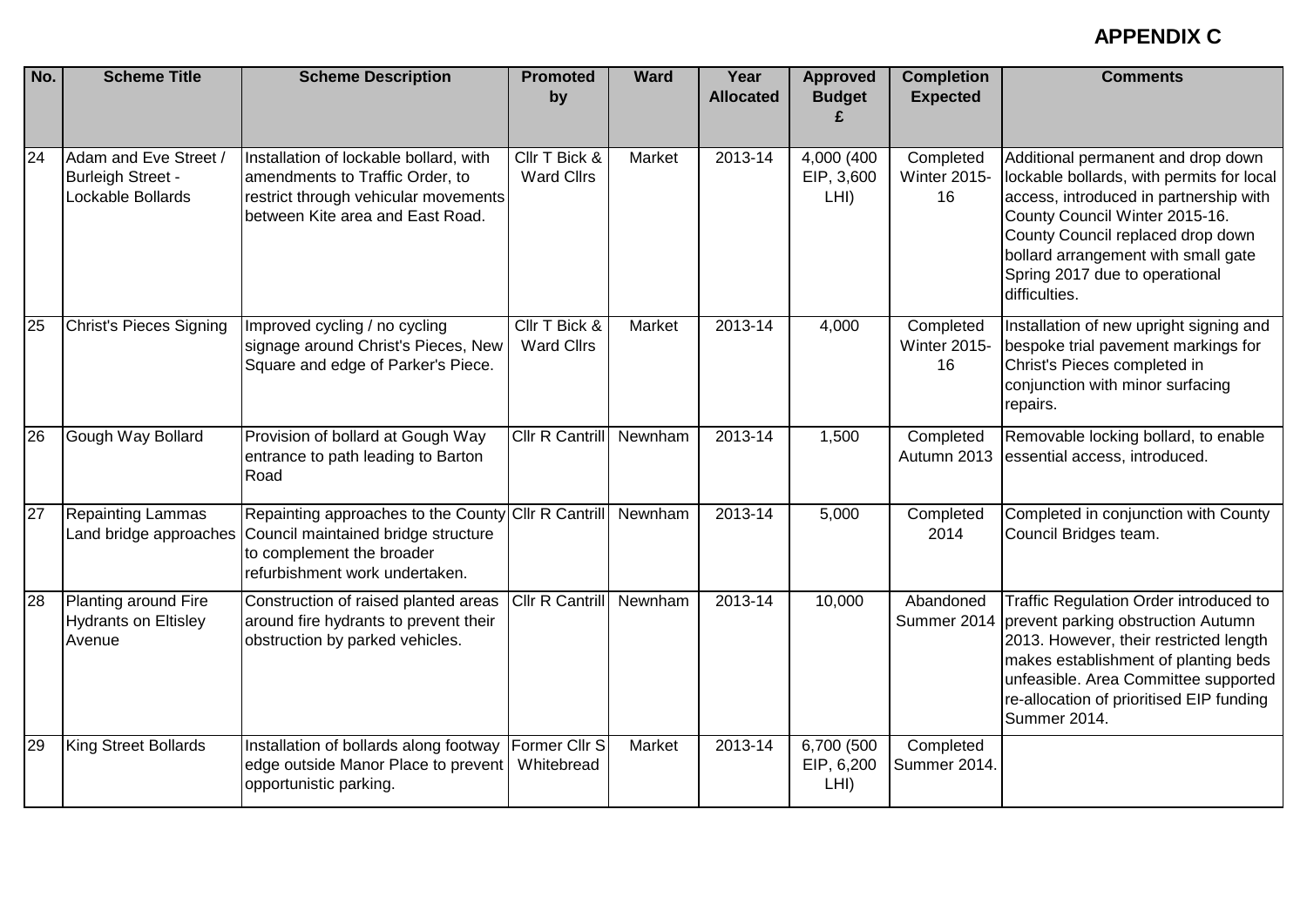| No. | <b>Scheme Title</b>                                    | <b>Scheme Description</b>                                                                                                                                                       | <b>Promoted</b><br>by                                | <b>Ward</b> | Year<br><b>Allocated</b> | <b>Approved</b><br><b>Budget</b>     | <b>Completion</b><br><b>Expected</b> | <b>Comments</b>                                                                                                                                                                                                                                |
|-----|--------------------------------------------------------|---------------------------------------------------------------------------------------------------------------------------------------------------------------------------------|------------------------------------------------------|-------------|--------------------------|--------------------------------------|--------------------------------------|------------------------------------------------------------------------------------------------------------------------------------------------------------------------------------------------------------------------------------------------|
| 30  | Histon Road pedestrian<br>crossing                     | Feasibility study into the installation<br>of a pedestrian crossing between the<br><b>Gilbert Road and Carisbrook Road</b><br>junctions.                                        | Former Cllr P<br><b>Tucker</b>                       | Castle      | 2014-15                  | 3,000                                | Completed<br>Summer 2015             | The study identified that a controlled<br>crossing in this area would be difficult<br>to achieve. Aspirations defered by<br>Cambridgeshire County Council in<br>context of developing City Deal / GCP<br>transport proposals for the corridor. |
| 31  | and noticeboard                                        | All Souls Lane road sign Install a notice board and road name Former Cllr P<br>at entrance to All Souls Lane off<br>Huntingdon Road on side of road<br>where on does not exist. | <b>Tucker</b>                                        | Castle      | 2014-15                  | 1,000                                | Completed<br>Summer 2014             | Aspiration de-scoped by Area<br>Committee which enabled the EIP<br>funded introduction of a notice board<br>as the priority.                                                                                                                   |
| 32  | Newnham parking<br>consultation                        | Consultation on parking, including<br>Resident's Parking, across the ward -<br>Barton Close, The Croft, etc.                                                                    | Cllr R Cantrill                                      | Newnham     | 2014-15                  | 2,000                                | Review                               | Aspiration de-scoped by Area<br>Committee. Some double yellow line<br>controls introduced in area for<br>essential access. Need for further<br>changes under review by<br>Cambridgeshire County Council.                                       |
| 33  | Road / Grantchester<br>Street junction<br>improvements | Barton Road / Newnham Feasibility study into improvements<br>to assist pedestrians crossing at the<br>junction.                                                                 | Cllr R Cantrill                                      | Newnham     | 2014-15                  | 5,000 (500<br>EIP, 4,500<br>LHI)     | Completed<br>early 2016              | Study undertaken and completed by<br>County Council highways service.                                                                                                                                                                          |
| 34  | Adam & Eve Street car<br>park                          | Greening' of boundary between City<br>Council public car park, and road.                                                                                                        | <b>CIIr T Bick</b>                                   | Market      | 2014-15                  | 15,000                               | Completed<br>Spring 2016             | New Cambridge style heritage fencing<br>and planting pits installed Winter 2015-<br>16. Completed with new planting<br>Spring 2016.                                                                                                            |
| 35  | <b>Albion Row Pedestrian</b><br>Crossing               | Introduction of a zebra crossing on<br>Albion Row (Shelly Row not being<br>viable).                                                                                             | <b>Former Cllrs</b><br>P Tucker<br>and S<br>Kightley | Castle      | 2014-15                  | 25,000<br>(15,000 EIP<br>10,000 LHI) | Completed<br>Autumn 2017             | Associated changes to parking<br>arrangements, with resultant<br>objections, delayed implementation by<br>the County Council.                                                                                                                  |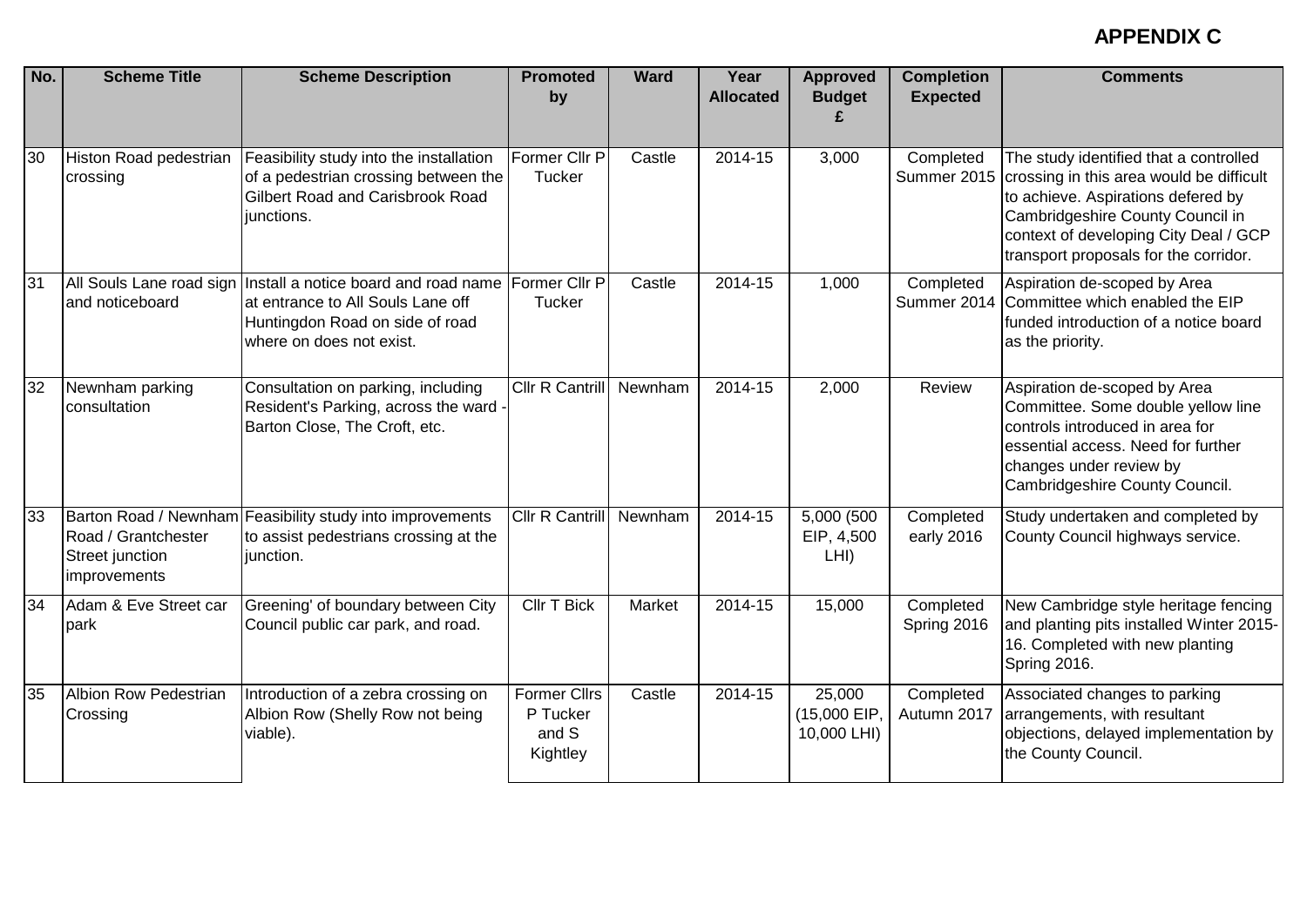| No. | <b>Scheme Title</b>                                 | <b>Scheme Description</b>                                                                                                                                | <b>Promoted</b><br>by                 | <b>Ward</b>         | Year<br><b>Allocated</b> | <b>Approved</b><br><b>Budget</b>       | <b>Completion</b><br><b>Expected</b>            | <b>Comments</b>                                                                                                                                                                                                                                                                    |
|-----|-----------------------------------------------------|----------------------------------------------------------------------------------------------------------------------------------------------------------|---------------------------------------|---------------------|--------------------------|----------------------------------------|-------------------------------------------------|------------------------------------------------------------------------------------------------------------------------------------------------------------------------------------------------------------------------------------------------------------------------------------|
| 36  | Elm Street / Prospect<br>Row                        | Closure of through route for motor<br>vehicles between Elm Street and<br>Prospect Row.                                                                   | Former Cllr<br>C Rosenstiel           | Market              | 2014-15                  | 3,000 (300<br>EIP, 2,700<br>LHI)       | Consultation<br>completed<br>Winter 2014-<br>15 | Aspiration de-scoped by Area<br>Committee to feasibility and<br>consultation work only at this stage.<br>This work was completed Winter 2014-<br>15, with the outcomes reported to local<br>ward councillors. Currently on hold.                                                   |
| 37  | Warwick Road /<br><b>Windsor Road</b><br>passageway | Remove pedestrian / cyclist conflict<br>at school end of passageway.                                                                                     | Former Cllr S<br>Kightley             | Castle              | 2014-15                  | 11,000<br>$(1,000$ EIP,<br>10,000 LHI) | Completed<br>Spring 2015                        | Amendments to the barriers at the end<br>of the passageway, turning head,<br>footway and parking controls plus<br>additional cycle parking.                                                                                                                                        |
| 38  | King Street weight limit                            | Weight limit on eastern part of King<br>Street.                                                                                                          | Former Cllr<br>C Rosenstiel           | Market              | 2014-15                  | 5,000 (500<br>EIP, 4,500<br>LHI)       | On hold Winter<br>2014-15                       | Highway Authority (Cambridgeshire<br>County Council) not persuaded of the<br>need for the change, and the<br>anticipated level of compliance. Unable<br>to progress further at this time.<br>Allocated EIP funding therefore<br>available for reallocation to further<br>projects. |
| 39  |                                                     | Newnham Road footway Feasibility study into the widening of<br>the footway on the western side of<br>Newnham Road north of the Fen<br>Causeway junction. | City &<br>County Cllr L<br>Nethsingha | Newnham             | 2014-15                  | 5,000 (500<br>EIP, 4,500<br>LHI)       | Completed<br>Spring 2015                        | Feasibility study completed by County<br>Council.                                                                                                                                                                                                                                  |
| 40  | North Newnham and<br>Castle areas                   | Development of double yellow line<br>waiting restrictions to address<br>concerns around safety and access<br>in these areas.                             | Cllr R Cantrill                       | Newnham<br>& Castle | 2014-15                  | 3,000                                  | Completed<br>Summer 2015                        | Restrictions introduced in a number of<br>streets (particularly around Warwick<br>Road and north of Barton Road) to<br>supplement existing parking controls in<br>these areas.                                                                                                     |
| 41  | Newnham Croft                                       | Improvement of the boundary<br>between Newnham Croft school and<br>Chedworth Street as part of<br>landscaping improvements within the<br>school site.    | Cllr R Cantrill                       | Newnham             | 2014-15                  | 4,359                                  | Completed<br>Winter 2016-<br>17                 | Work undertaken by the Primary<br>School, via an EIP funded grant, to<br>improve the site boundary and school<br>frontage area accessible by the<br>general public.                                                                                                                |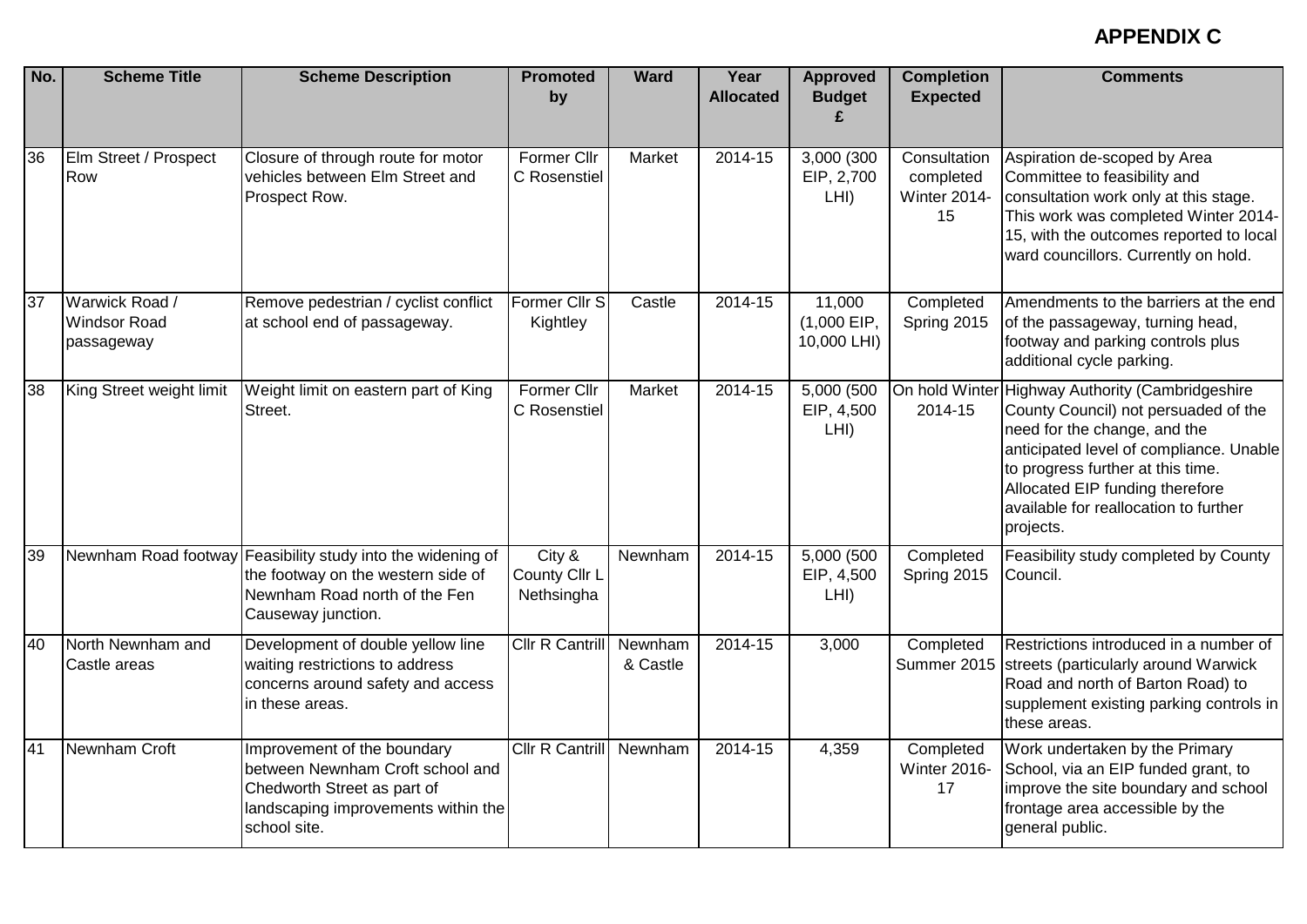| No. | <b>Scheme Title</b>                                                                       | <b>Scheme Description</b>                                                                                                                                                           | <b>Promoted</b><br>by | <b>Ward</b> | Year<br><b>Allocated</b> | <b>Approved</b><br><b>Budget</b> | <b>Completion</b><br><b>Expected</b> | <b>Comments</b>                                                                                                                                                                                                                                                                                                                                                                             |
|-----|-------------------------------------------------------------------------------------------|-------------------------------------------------------------------------------------------------------------------------------------------------------------------------------------|-----------------------|-------------|--------------------------|----------------------------------|--------------------------------------|---------------------------------------------------------------------------------------------------------------------------------------------------------------------------------------------------------------------------------------------------------------------------------------------------------------------------------------------------------------------------------------------|
| 42  | <b>Entrance to Midsummer</b>                                                              | Planting and landscaping scheme                                                                                                                                                     | <b>Cllr T Bick</b>    | Market      | 2016-17                  | 2,500                            | Spring 2018                          | Currently under development in                                                                                                                                                                                                                                                                                                                                                              |
|     | <b>Common Community</b><br>Orchard, Newmarket<br>Road                                     | (designed with input from Friends of<br>Midsummer Common) to further<br>improve the entrance to the site from<br>the road, and extend the<br>improvements previously<br>undertaken. |                       |             |                          |                                  |                                      | association with local stakeholders.                                                                                                                                                                                                                                                                                                                                                        |
| 43  | <b>Light on Parkers Piece</b><br>at crossing of paths<br>near Public<br>Conveniences      | Provision of lighting at this busy path<br>crossing point to improve safety<br>during hours of darkness. Crossing<br>remote and shielded from existing<br>lighting sources.         | <b>Cllr T Bick</b>    | Market      | 2016-17                  | 5,000                            | Winter 2017-<br>18                   | The lighting of paths across Parkers<br>Piece with heritage style units has<br>been well received. Preferred solution<br>is to extend this in conjunction with<br>s106 funded improvements to paths<br>and edges currently under<br>development. May require further<br>funding beyond initial provisional sum<br>allocated; yet to be determined.<br>Alternatives also being investigated. |
| 44  | Dropped kerbs City<br>Road / Brandon Place                                                | Provision of suitable dropped kerbs<br>to improve access from footway to<br>carriageway.                                                                                            | <b>Cllr T Bick</b>    | Market      | $2016 - 17$              | 2,500                            | Completed<br>Spring 2017             | This project will better enable residents<br>of Brandon Court to use mobility<br>scooters going towards Fitzroy Street.                                                                                                                                                                                                                                                                     |
| 45  | <b>Jesus Green Tennis</b><br>Court trial basketball<br>hoop.                              | Pilot exercise to provide a basketball<br>or netball hoop against the back<br>netting inside a hard surfaced tennis<br>court on Jesus Green.                                        | <b>CIIr T Bick</b>    | Market      | 2016-17                  | 500                              | Completed<br>Spring 2017             | Facility usage, and feedback, under<br>review.                                                                                                                                                                                                                                                                                                                                              |
| 46  | Removal of redundant<br>public 'phone boxes<br>from Fitzroy and<br><b>Burleigh Street</b> | Those 'phone boxes not needed by<br>the public or as advertising<br>opportunities might be removed in<br>order to reduce street clutter.                                            | <b>Cllr T Bick</b>    | Market      | 2016-17                  | 10,000                           | Under review                         | 3 pairs of call boxes remain and are<br>under review as part of the Grafton<br>Centre redevelopment plans.                                                                                                                                                                                                                                                                                  |